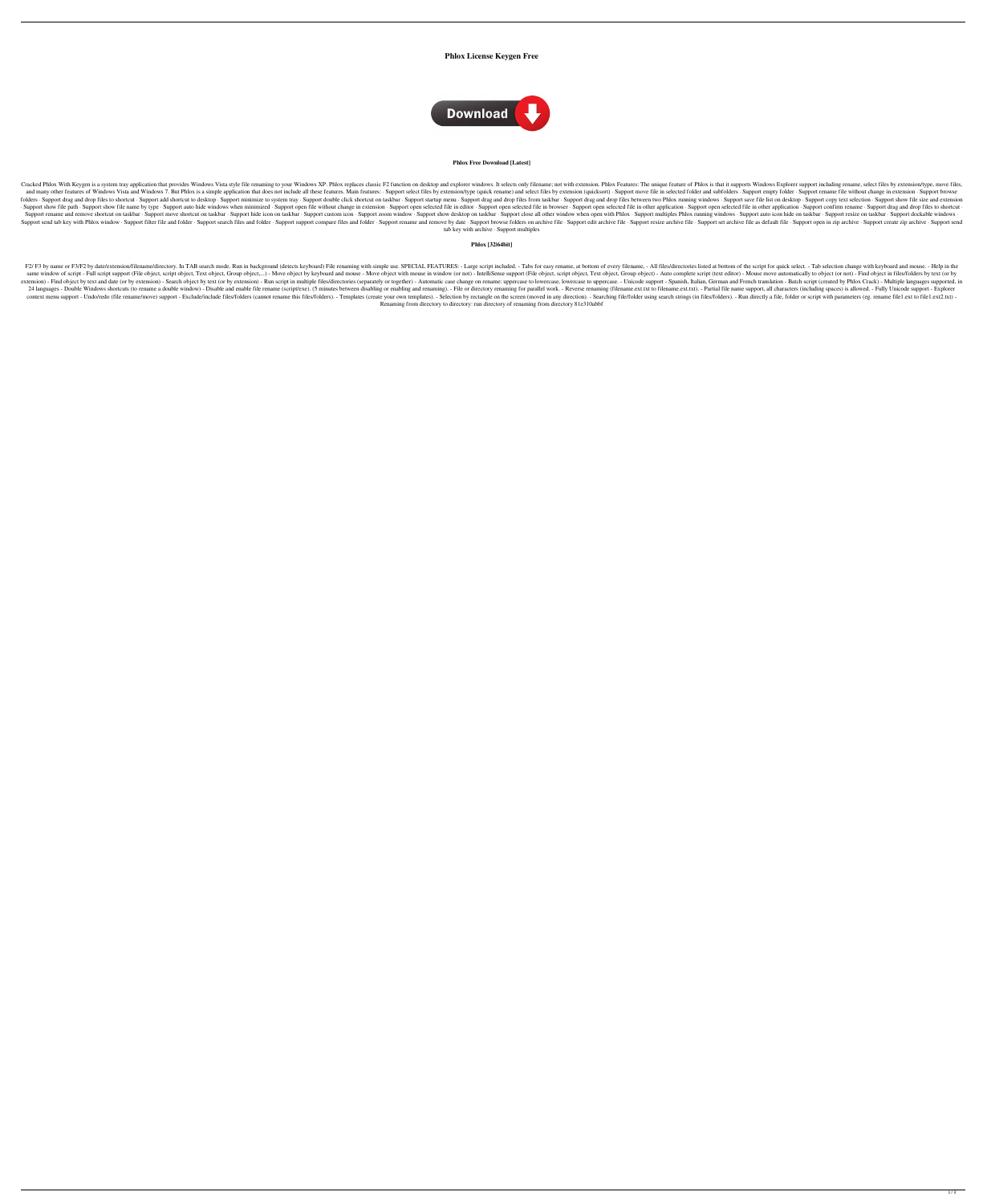### **Phlox With License Key For PC 2022**

\* New and improved! \* Easy to use: A powerful GUI which helps to select files and folders, and rename them. \* Advanced power: Powerful command line which helps to enable or disable many functions. \* Select files and folder Windows systems with old Windows XP, and Vista. \* Supports copy file, move file, duplicate file, move into folder, move into folder, and rename file in folder. \* Supports backup files. \* Can change file types (such as copy p.csv,.js,.pdf,.txt,.mdb,.ini,.sqlite,.csv,.wii,.avi,.jpg,.pdf,.exv,.xls,xlsx,.zip,.rar,.bz2,.cab,.7z,.tar,.gz,.iso,.img,.txt,.vcf,.xlsx,.png,.txt,.doc,.docx,.odt,mov,mp3,mp4,.wav,.wma,.wmv,rmi,.rmvb,rm,m,rmvb,rm,m,m,m,m,m webm,.asf,.asx,.m4

#### **What's New in the Phlox?**

Phlox is an easy-to-use Windows XP inspired system tray application that helps you to rename the file when you need to. The name of the file is selected by the application, not the extension. The user will not need to chan PhloxDefaultIcon, Phlox2Icon. If you want to use Phlox, you must copy and paste file on the desktop. Details: Open file with Phlox application: When you click to open a file, you can choose an icon by selecting an icon fro changed by clicking "Options") - Support multiple file name renaming. - Modification of file name is previewed while renaming. - Renaming of file name is done without closing the file. - Set custom title for window. - Plac Alt + right click. - Move the application with Alt + left click. - Move the application to trash with Shift + right click. - Move the application to trash with Shift + left click. - Apply font style to the name in the dial application. - Enable or disable the new window title. - Enable or disable preview file name change. - Enable or disable quick renaming. - Enable or disable the option to show the file path in the window. - Set option to s Enable or disable the auto close of the application. - Enable or disable the option to close the application window on Alt+F4. General Settings: - Automatic update (can be enabled or disabled) - Display the application in it is started. - Application name and title are customizable. - Display maximum number of open windows in the tray. Options Settings: - Select a file in the current directory to rename - Change the order of files to rename.